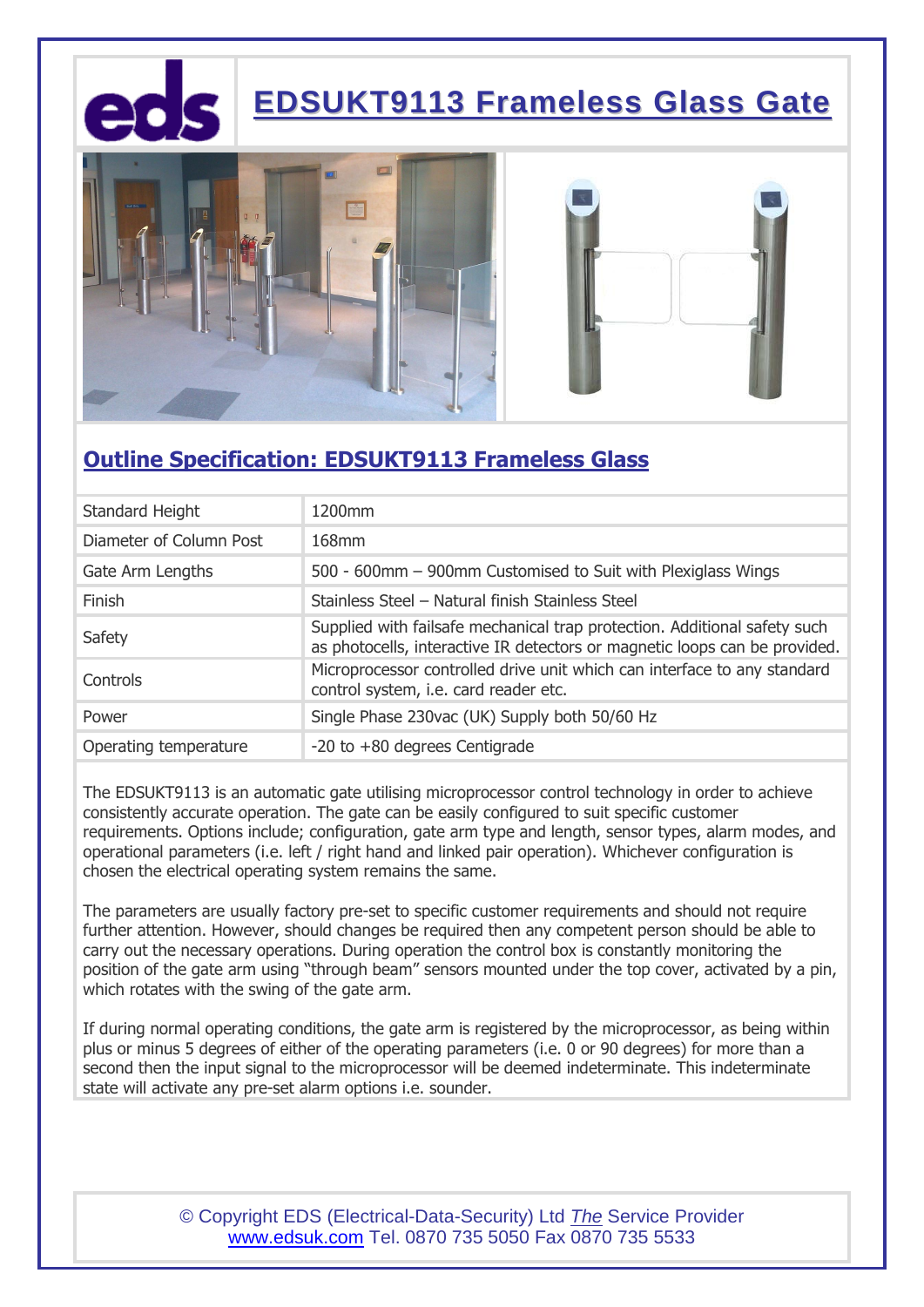

### **Technical Specification & Notes:**



© Copyright EDS (Electrical-Data-Security) Ltd *The* Service Provider www.edsuk.com Tel. 0870 735 5050 Fax 0870 735 5533